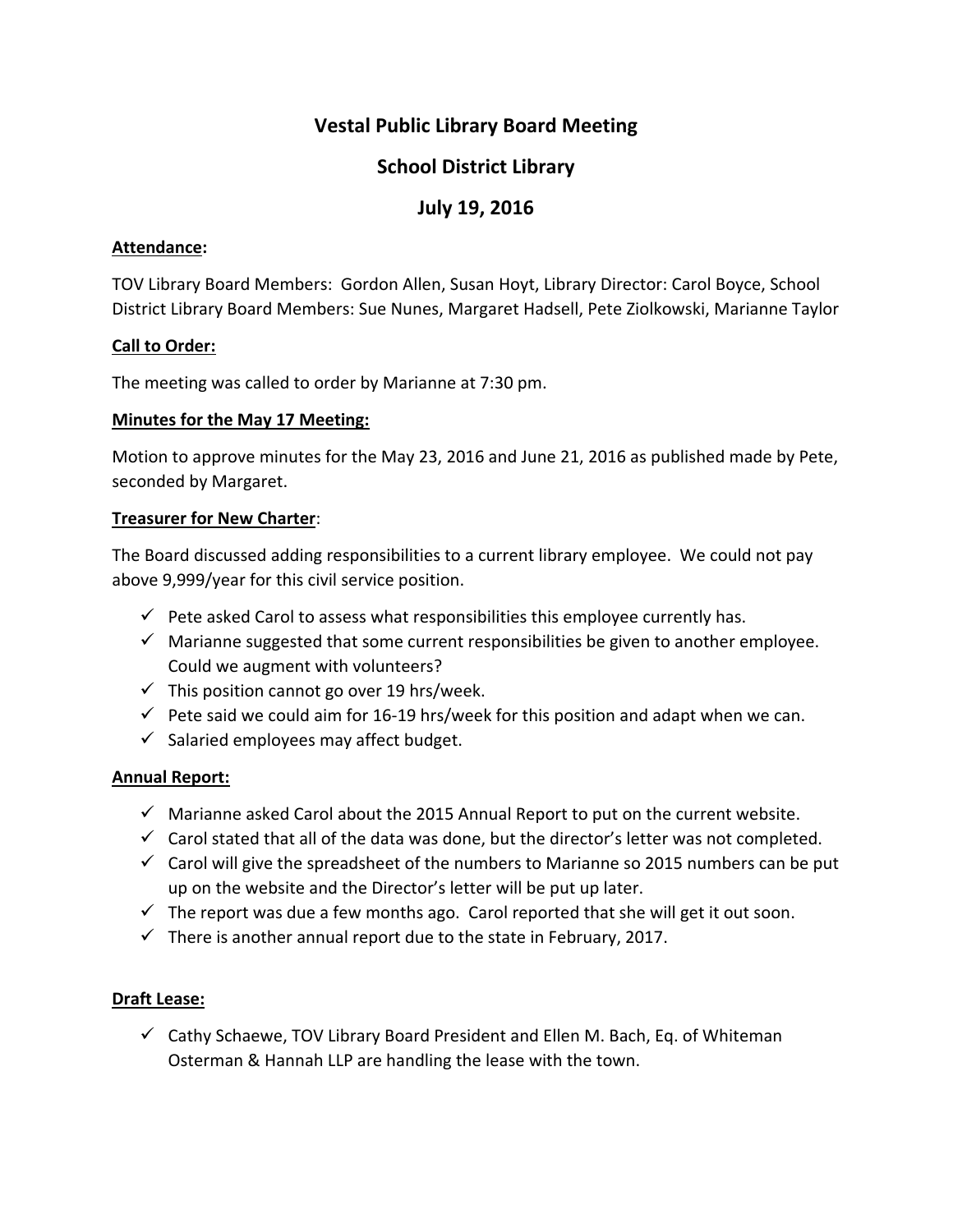- $\checkmark$  There was a concern about being allowed to have cooking classes in the library due to a new law. The law was put into place to prevent charity vendors from using the parking lot.
- $\checkmark$  Carol said that Cathy is looking into this concern.
- $\checkmark$  Carol mentioned that Vern from TOV is looking into a grant to redo the parking lot.
- $\checkmark$  Marianne mentioned that the lease does say, "Joint use of the parking lot."

# **Finance and Budget**:

- $\checkmark$  Pete said that we need to have the amounts and line items as crisp as possible.
- $\checkmark$  It was agreed that if we need to change money from 1 category to another, it must be voted upon at a Board Meeting.
- $\checkmark$  Our fiscal year began July 1, 2016 but Jan. 1, 2017 is when our budget expenses begin.
- $\checkmark$  Our 2017 budget is \$725K. We have \$700K guaranteed from school taxes and we need to get \$25K from other sources.
- $\checkmark$  The Fund Balance (~\$30K), can be used for our lawyer fees. Pete also suggested that we use this money for one-time startup costs.
- $\checkmark$  Friends of the Library are willing to pay for the hardware costs if the Board wants to conserve the Fund Balance.
- $\checkmark$  We discussed how to oversee various parts of the budget. Each trustee could become familiar with certain budget items. Examples: Margaret would oversee building operations, Marianne-IT, Danielle-Library Operations, Sue-Programs, Pete-Insurance & payroll. These are suggestions and will be discussed further at a later date.
- $\checkmark$  Pete asked everyone to think about additional startup costs and add them to our list on the Google Drive.
- $\checkmark$  Carol will ask Ed Hildabrant, Accountant with the Town of Vestal, for descriptions for each budget item. He can run what vouchers come into each line item to get an idea of what is currently there.
- $\checkmark$  Pete would like to add a line item, "Capital Accumulation" to capture any surplus.
- $\checkmark$  Bethany, library employee, will look into the cost of finance software, especially Quick Books
- $\checkmark$  We need to apply to Albany for a tax exempt number.
- $\checkmark$  Labor Budget is roughly 400,000. We need to know this exact number.
- $\checkmark$  Pete is ready to submit EIN form as soon as we get the Charter.
- $\checkmark$  We need the EIN before we can get a bank account. Carol prefers M&T for ease and familiarity. Someone will need to meet with M&T before we make a final decision.
- $\checkmark$  We need to pursue getting a 501c3 to accept charitable donations. We do not need this immediately because we are a government entity.

## **Personnel**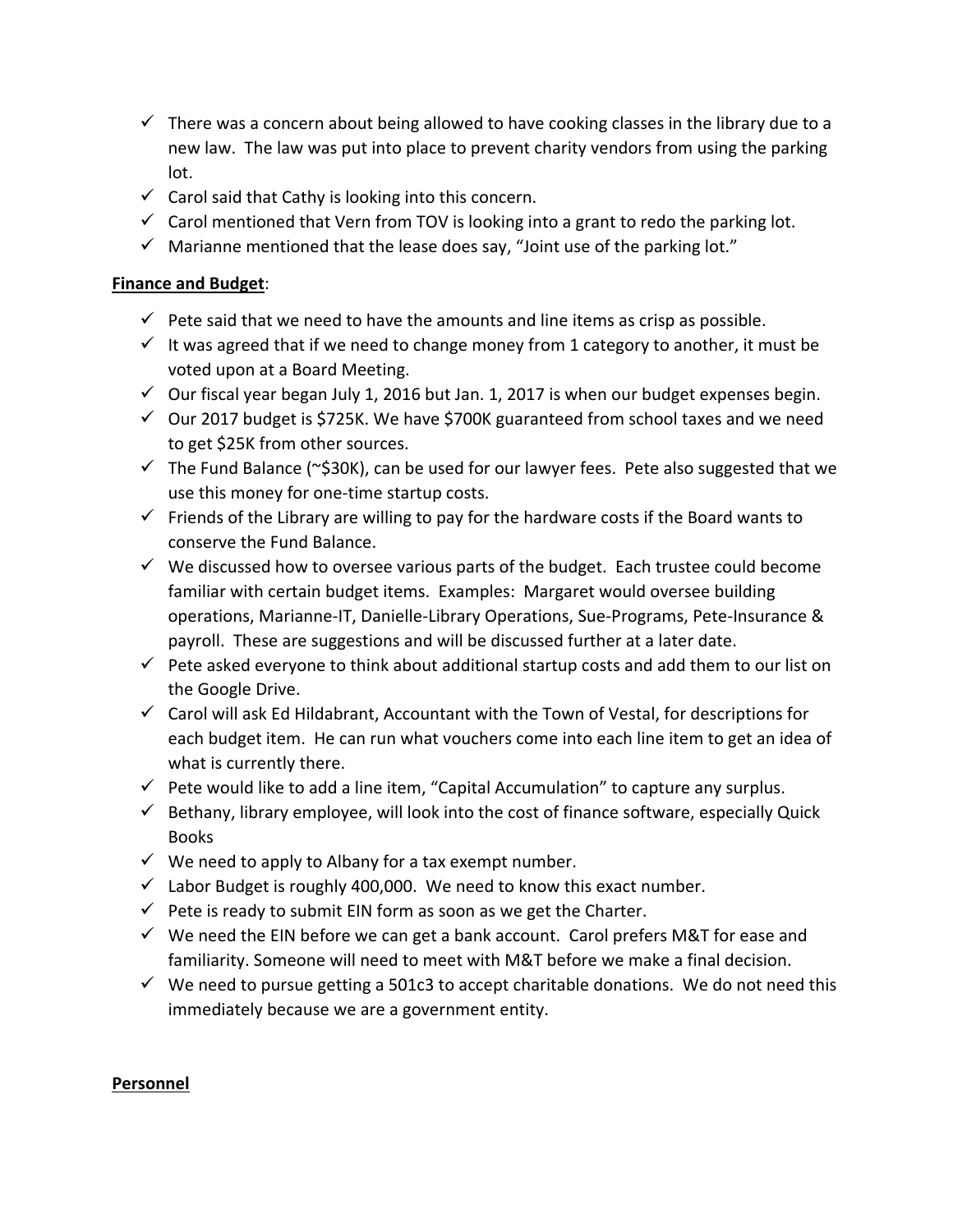- $\checkmark$  Carol said that the position of part time clerk in the Youth Services division was not filled after an employee left.
- $\checkmark$  A new Youth Services full-time employee was hired, Lindsey Murphy. Current TOV Board approved her hire.
- $\checkmark$  Carol just replaced a part time clerk. We now have 5 circulation clerks at the children's desk. Carol will look into having the main circulation desk and the children's desk share duties at the main circulation desk.
- $\checkmark$  Marianne asked Carol for the number of library employees. There is a total of 32 employees—3 of these are full time.

## **Server/Technology**

- $\checkmark$  Dan Williams has specks. He is on vacation right now. Dan said he would do some technical looking.
- $\checkmark$  4-County would charge for the use of their server.
- $\checkmark$  Friends would purchase. Cost: \$2K-5K
- $\checkmark$  Danielle's husband offered to donate a server.
- $\checkmark$  Marianne will get quotes from Dan, TOV, for the cost/worth of all the computer equipment.

## **Insurance**:

- $\checkmark$  Pete and Carol filled out all of the information on the Insurance RFQ
- $\checkmark$  We have one partial quote in from Mang (it is missing Director and Board liability).
- $\checkmark$  Pete will send out on Vestal Stationary to 6 Vestal agencies and one agency, Cool Insuring Agency, Inc., (Cool is from the library packet Danielle gave us)
- $\checkmark$  The quotes must include Director and Board Liability Insurance
- $\checkmark$  When the quotes come in, Pete will break thee costs down into the various line items.
- $\checkmark$  Health insurance for employees needs to be ready for the calendar year 2017.

## **Maintenance**

- $\checkmark$  Margaret will send out the janitorial RFP. She will keep this in the 13K already budgeted for Building Grounds/Maintenance.
- $\checkmark$  The question was raised about the 7,000 TOV line item for maintenance. Is all of that needed? Margaret will ask accounting for the vouchers that go under this line item. Does this cover the salt for the winter and the replacement of toilets?

## **Library Website:**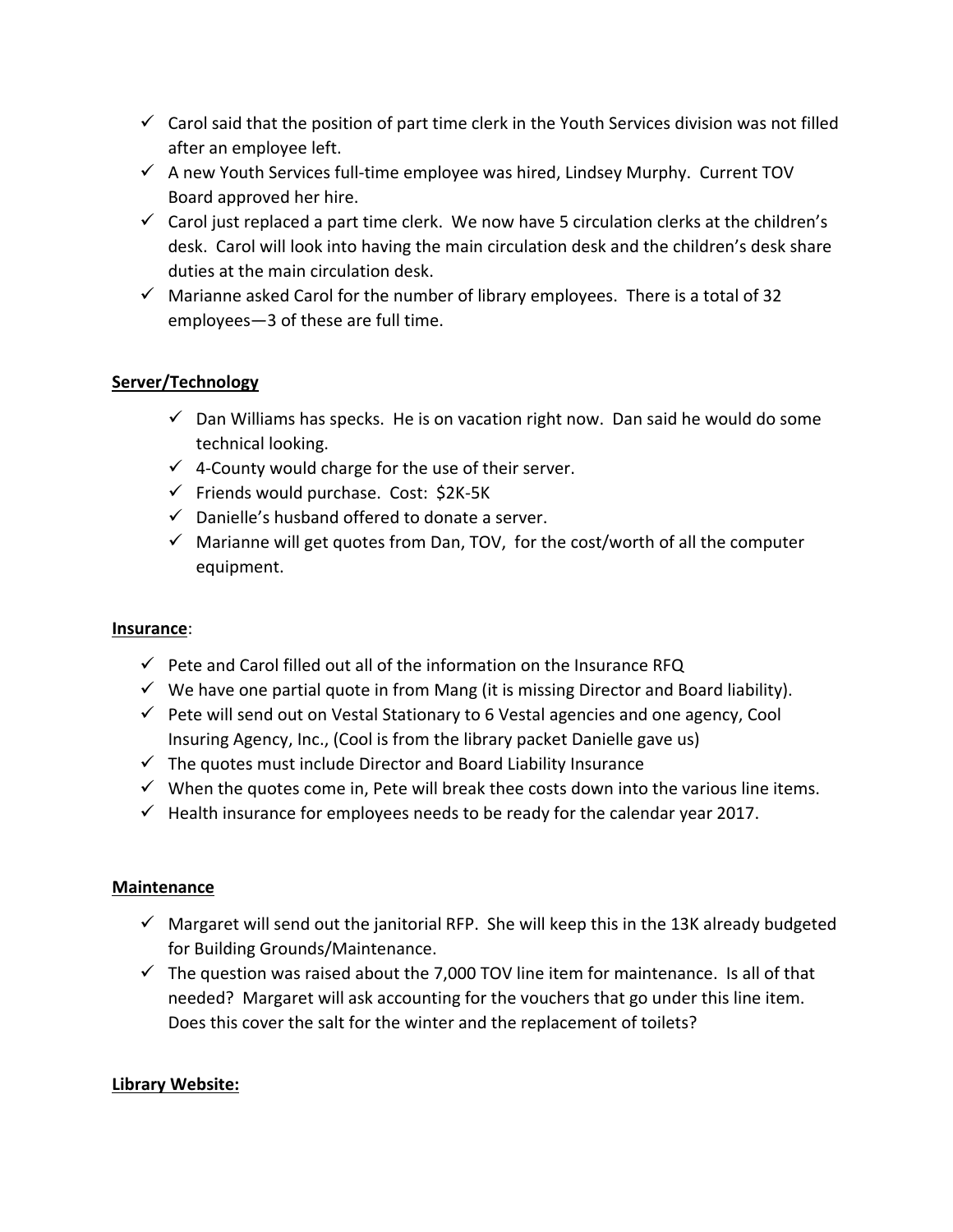- $\checkmark$  Marianne will talk to Brian Lee who does the website at 4-county (He is on vacation right now). Cost it \$12-20/year. Our domain name will stay the same
- $\checkmark$  Marianne will get the website up in September. Matt Requa (library employee) will keep it up.
- $\checkmark$  We need to get a release form to publish pictures on the web.
- $\checkmark$  There are no limits for documents and storage.
- $\checkmark$  The new site can look into calendars that show the schedule for the Meeting Rooms.
- $\checkmark$  Marianne asked if 4-County has a calendar system.

### **Volunteers**

- $\checkmark$  Sue has had people requesting to volunteer. Who should interested parties contact? Carol said to contact her at 754-4243
- $\checkmark$  We need to brainstorm a list of needs so we have ideas for volunteers

## **NEXT MEETING**

 $\checkmark$  August 23 following the TOV Board which begins at 7pm.

### **Adjournment**

With no objection, the meeting was adjourned at 9:00 p.m.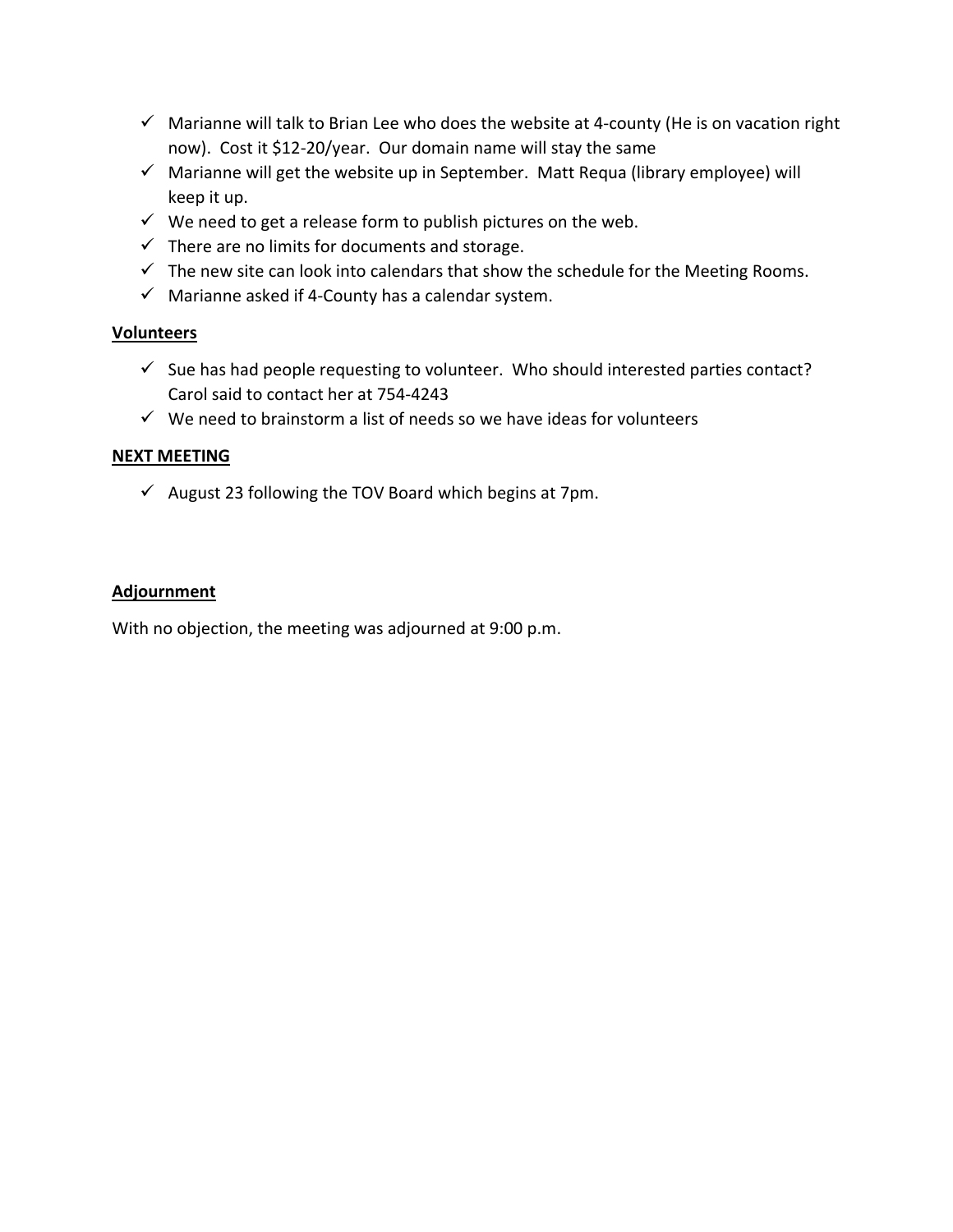# **School District Library**

# **August 23, 2016**

### **Attendance:**

Vestal Town Library Board Members: Gordon Allen, Susan Hoyt, Gerald Prudhomme, Robbin Oggins, Cathy Schaewe. Library Director: Carol Boyce. School District Library Board: Sue Nunes, Margaret Hadsell, Pete Ziolkowski, Dannielle Swart, Marianne Taylor. Director 4-County: Steve Bachman

### **Call to Order:**

The meeting was called to order by Dannielle at 7:50 pm.

#### **Approval of Minutes:**

Minutes for the July 19, 2016 meeting were approved as amended. Motion to approve made by Margaret, seconded by Marianne.

### **Charter Authorization**:

The Board of the Vestal Public Library (School District) hereby authorizes submission of the following documents to the Board of Regents in support of the Charter application: The Charter Application for the School District Public Library, to be known as the Vestal Public Library; the Petition for Charter, the Certificate of Establishment of the new Library; Consents to Serve as Initial Trustees, with Terms of Office for the Trustees. Motion to approve bade by Marianne and seconded by Sue.

All documents were reviewed by Trustees, signed and notarized.

#### **Insurance**:

- Insurance quotes will be in at the end of August. (liability, fire, Board, Director's workman's comp, & disability)
- The School District Board needs to have insurance coverage by the time the new charter is approved
- Cathy volunteered to talk with Nancy Olmsted of the town to ask for COBRA coverage for a year until all insurance matters can be worked out.
- Cathy volunteered to find out who we need to contact in the state for the retirement plan and what we need to do to keep employees on their state retirement.
- The insurance quotes will only be good for a certain number of months. We need to get the quotes, look at them and then have them in effect once the old charter is dissolved.
- Do any of our library employees stand on ladders or fix outside issues?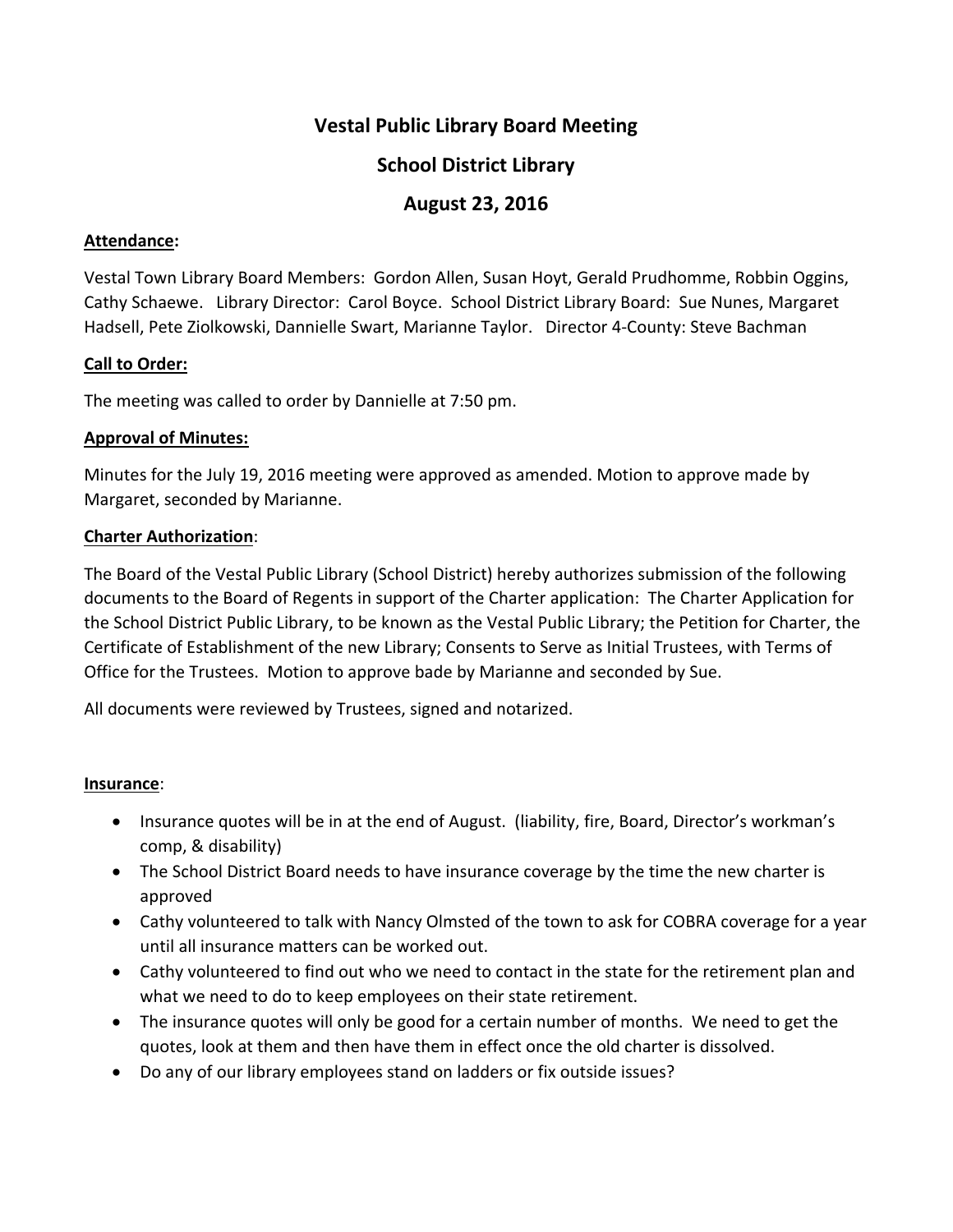## **Personnel:**

- ADP, Paychecks want to meet with the Board.
- These companies provide a variety of services. We need to decide what exactly we need and what we can afford.
- Current employee contract will continue until a new contract is negotiated
- Once we get out EIN number we can apply for nonprofit status and get a bank account
- The Director selects and the Board approves all library employees. The Board actively manages the Library Director.
- Carol will purchase QuickBooks (cheepsoftware.com. techsoup.com, staples advantage, Amazon) Carol will talk to Jim and get QuickBooks established on a computer
- Dannielle is almost done writing all job descriptions.

### **Lease Agreement**:

- The TOV will be negotiation on the Library contract during executive session on Aug. 22, 2016
- Ellen Bach has been reporting to Cathy and Dannielle. The main issues are: 1) the TOV will not give up the right to use the building as an emergency center. 2)the cost to the library IF we are NOT operating is 2,000/day
- Tax moneys should be coming in to us by the end of November

## **Dates**:

- The new charter is on the agenda for Oct 2016 to be approved
- The town will continue to control all payroll until the end of Dec, 2016
- The School District Board will become active by Oct., 2016.

## **Janitorial/building issues**

- Margaret will send out janitorial RFP in Oct. WE should get them back by Nov and have them approved by Dec.
- The roof is still leaking. Carol said "something" had been done but it appears that there is still water leaking over the electrical panel
- Margaret will check with Bob to see what has been done.
- We have asked the TOV to fix all the issues.
- Marianne asked: What if these issues are not resolved? Do we continue to pay the rent? Do we look for a new property?

#### **Technology:**

- The web site is up and running. Matt is updating current site and Facebook.
- Marianne wants the new site to be totally up and running by the time we get the new charter approved. She is looking at an Oct timeframe.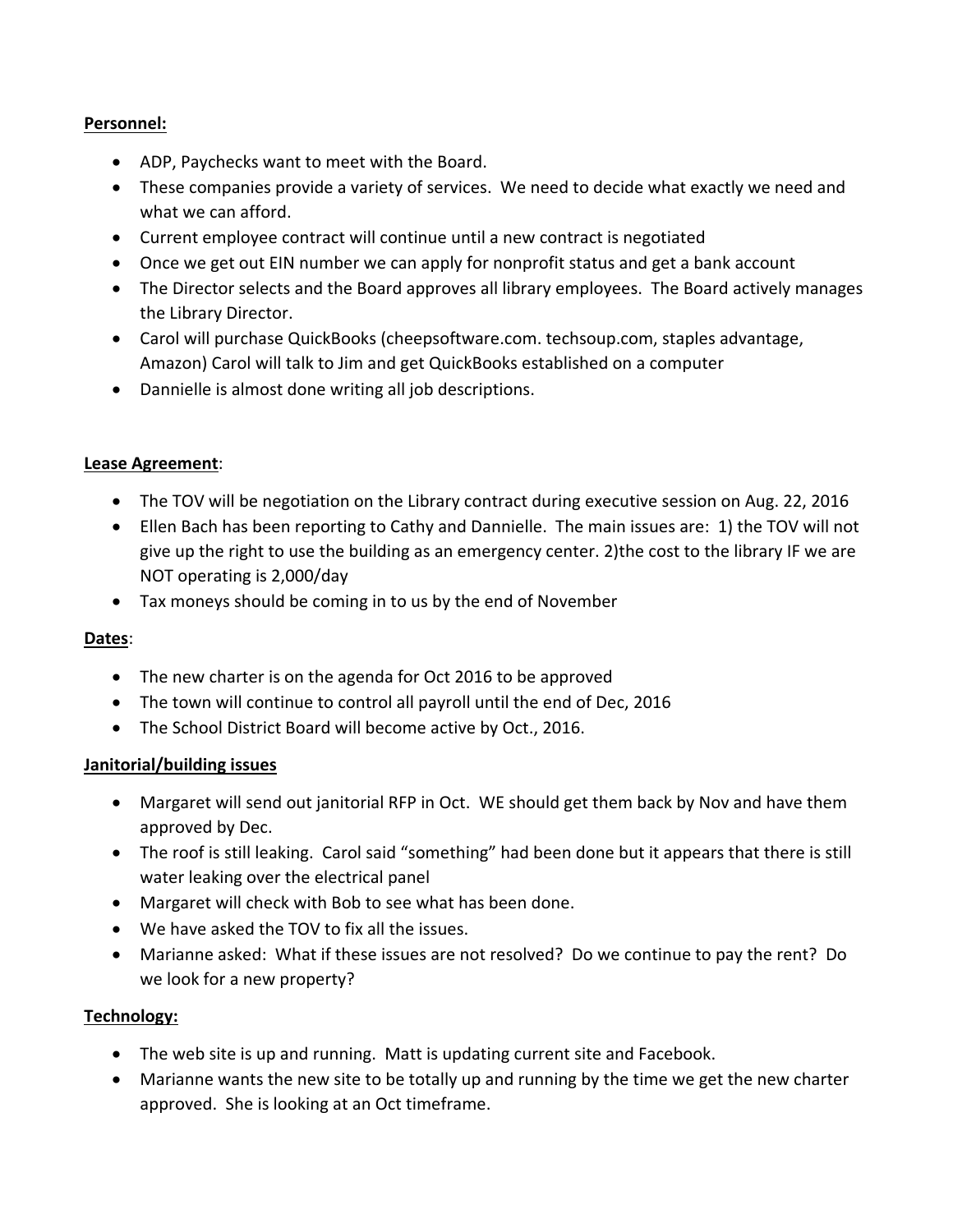- Marianne is researching how to creating a calendar for the meeting rooms to be seen on the web site
- Lindsey will do the Youth services updating.
- Carol will send Marianne a list of everyone who should have an e-mail account
- Dan and Marianne will move all the Town o Vestal email accounts and documents to the 4 county system and turn off the TOV email accounts for the Library staff
- Reminder: these e-mails are not for personal use
- Dan from the TOV has been slowly turning over the technology. The library does not have a lot stored on the TOV system
- We can back up in Google Docs but we will need a secured back-up for accounting and personnel. Suggested date to have this completed is Oct/Nov.
- Phone system is a separate contract.
- Disaster recovery: It will remain here for the town. Besides back-ups, do we need it? The computers shut off each time someone gets off and nothing is saved.
- Dan needs to reroute the internet access

### **ACTION ITEMS:**

- Carol: get list of all the library programs, get Marianne a list of everyone who needs e-mail, purchase QuickBooks, get a list of what the Friend's have paid for Grants that we need to apply for or that are already bringing in money.
- Cathy: Talk to TOV about COBRA, find out about retirement
- Pete: set up meeting dates with insurance and payroll companies

## **Adjournment**

Meeting was adjourned at 8:50 p.m.

#### **Next Meeting**

September, 20, 2016 7:00 p.m.

Respectfully submitted,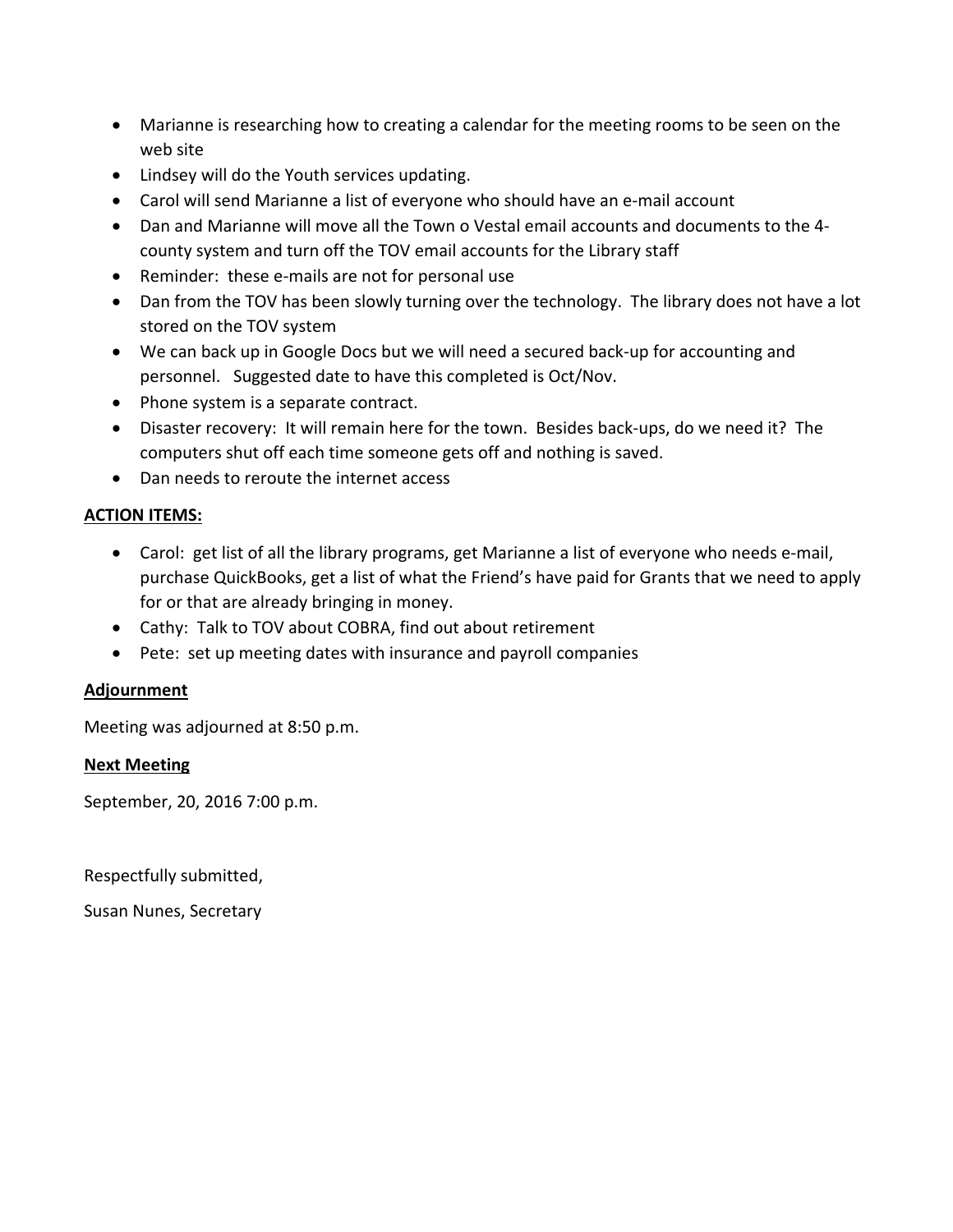# **School District Library**

# **September 20, 2016**

### **Attendance:**

Vestal Town Library Board Members: Gordon Allen, Susan Hoyt, Gerald Prudhomme, Cathy Schaewe. Library Director: Carol Boyce. School District Library Board: Sue Nunes, Margaret Hadsell, Pete Ziolkowski, Dannielle Swart, Marianne Taylor. Director 4-County: Steve Bachman

### **Call to Order:**

The meeting was called to order by Dannielle at 7:30 pm.

#### **Approval of Minutes:**

Minutes for the August 23, 2016 meeting were approved as amended. Motion to approve made by Margaret, seconded by Marianne.

### **Technology Update (Marianne)**:

- Phones remain the same—just separate from the town.
- Server Room will remain here as the Town of Vestal (TOV) disaster site.
- E-mail and server will go through 4-County.
- TOV will no longer provide internet connections. 4-County will provide. This fee is included in our automation fee.
- Computers in the system have 2 networks. The public access will always get rebooted—nothing saved.
- The Library does not own the operating system or anti-virus. Dan may try to decouple.
- 4-county has not done much imaging but Steve will look into it.
- We do have EnvisionWare.
- 4-County might be able to help us with Microsoft products.
- Staff Computers: the proposal is to buy a file server for backups and additional disks (most cost effective).
- Approximately 1K-2K for hardware. We may get some underwritten by other sources.
- We get all work stations but no software.
- Marianne sent this info to Dan Williams, TOV, for approval that this is all that the town does.
- Marianne will look at each computer in the library and note what software is loaded on each.
- Carol said there are 3-4 staff computers on network printers.

Request for Quotes for Consulting Hours—We need:

- An assessment each year in Feb of all computers so we can be prepared for our budget.
- Set-up a schedule for replacement (All Dells have been upgrades sin the last 12 mo).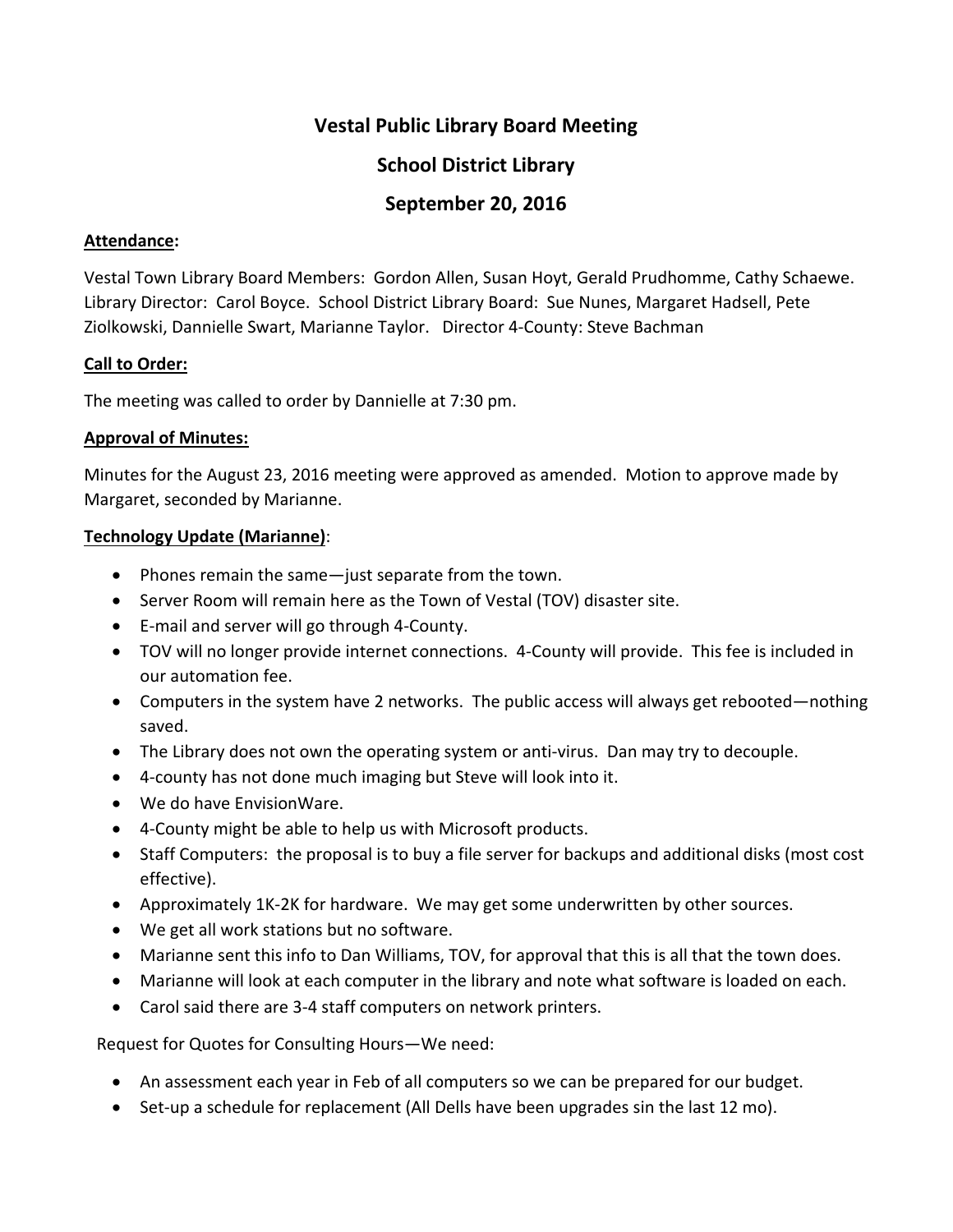- Margaret asked if training to use any new computer/software would be included. Marianne will ask if it is possible to add training at an hourly rate.
- 3 years experience.
- Marianne will try to get out the information and ask for quotes back by Oct. 10 with a contract beginning in November

### **New Charter:**

• Danielle read an e-mail from Ellen Bach. As of Oct 17-18, Charters are a 2-step process. We will be given a Provisional Charter in Oct and then we must apply again for a permanent Charter later.

#### **Personnel:**

- Pete said we have to start thinking about how we will handle all the HR—files, applications, references.
- Carol said the Library keeps their own records—TOV keeps the drug testing information.
- Cathy said there are some civil service issues that need to be resolved to transfer the TOV to Library Employees. Cathy will look into this.
- Pete suggested we make a checklist on what the town doses not and what must be in place by Jan, 2016.
- Dec. 1, 2016 will be our  $1<sup>st</sup>$  bill because we need to prepay retirement.
- There are 31 employees at the Library.

## **Lease Agreement**:

• Cathy reports that the TOV lawyer has been nonresponsive. If not response soon, Cathy will call him.

#### **Benefits**:

- Cathy will continue to work on the employee benefits.
- The current Union contract provides for health, dental and Flex spending.
- The 2 employees on our health insurance are both taking the by-out.
- Carol is eligible and can retire from the TOV. The TOV will continue to pay her health benefits at the same rate.
- We pay 3,000 per buyout.
- We would be responsible for any retirement starting on Jan, 2017.
- Dental, short term disability, flex spending, life insurance cannot be underwritten by COBRA
- Doug is checking with the TOV to see who underwrites these insurances to see what it would take to cover our 3 full-time employees.
- Disability insurance is a concern. Short term has a 30 day waiting period.
- Long-term disability is not in union contract. Carol does get this.
- Cathy said the insurance has to be as good as it is now in the union contract.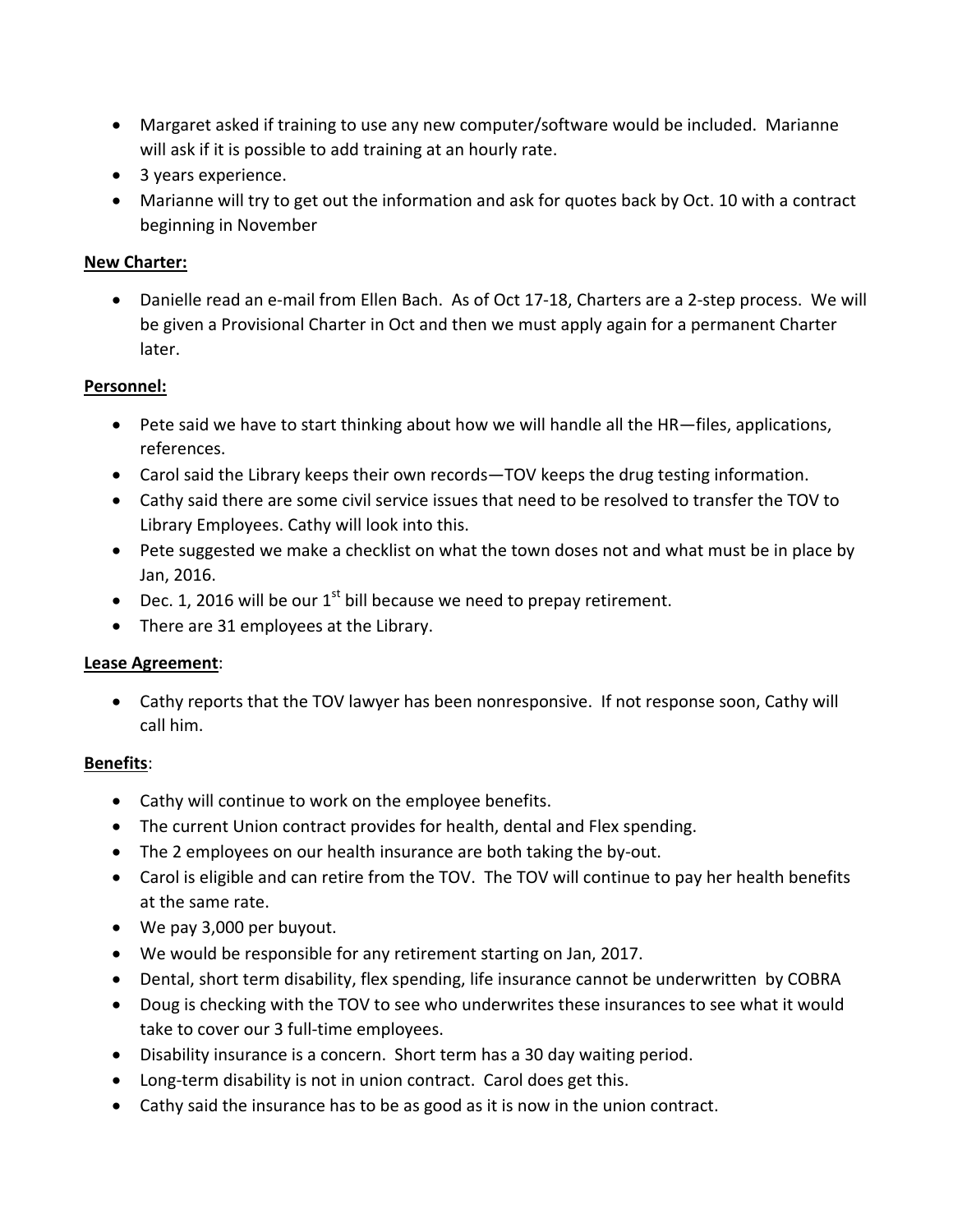• Pete said that when we have the Provisional Charter, we also need to buy Board and Director's insurance.

### **Payroll/Insurance—report by Pete:**

- We have 2 bidders.
- Pete wants to sit down with Chris Hutchings form Partners to clear up some figures.
- Payroll/ADP. Sue Marianne, Carol and Pete sat through the presentation. A \$95/month software system where employees input there times and it uploads to their system.
- Meeting with PayChecks, Sept 24 set for 4:00 Thursday.
- We need to get registered with the State Comptroller.
- Carol has been talking to Robin, The State Comptroller Representative in Binghamton.
- Can a library employee also be the Treasure? Dannielle will ask Joe and Time and get the answer in writing and get a copy to Cathy.
- We need to get the Treasure position set-up soon.
- Other libraries that are School District Libraries have the School District as the Treasurer.

### **Bank Accounts:**

- Pete visited M & T. They have saving, checking and on-line banking.
- We have our EIN # now.
- Margaret asked if anyone looked into Visions.
- M & T has a level of administration but Visions does not.
- Pete said that all trustees should have visual access.
- Carol and who else will sign thee checks?
- Oct 5, we will be putting our full budget into an account.
- Both Pete and Margaret said that we need to put things in place now and then revisit in one year.

## **Conflict of Interest Policy**:

• Cathy will post and the rest of the Board should review.

## **Building Maintenance—report by Margaret**:

- Sept 6 the exterior lights were out. TOV saw the problem with thee circuits and got the lights working.
- Handicap door was broken—TOV fixed it.
- Roof Drainage over the electrical panel. Nothing has been done.
- Cathy will send an e-mail to Vern and asks the status of the drainage.
- Back bathroom has a moldy odor.
- Cleaning service has not been cleaning thee restrooms adequately.
- Margaret will send out the Janitorial RFP's by Oct 3 with a return by Nov. 1.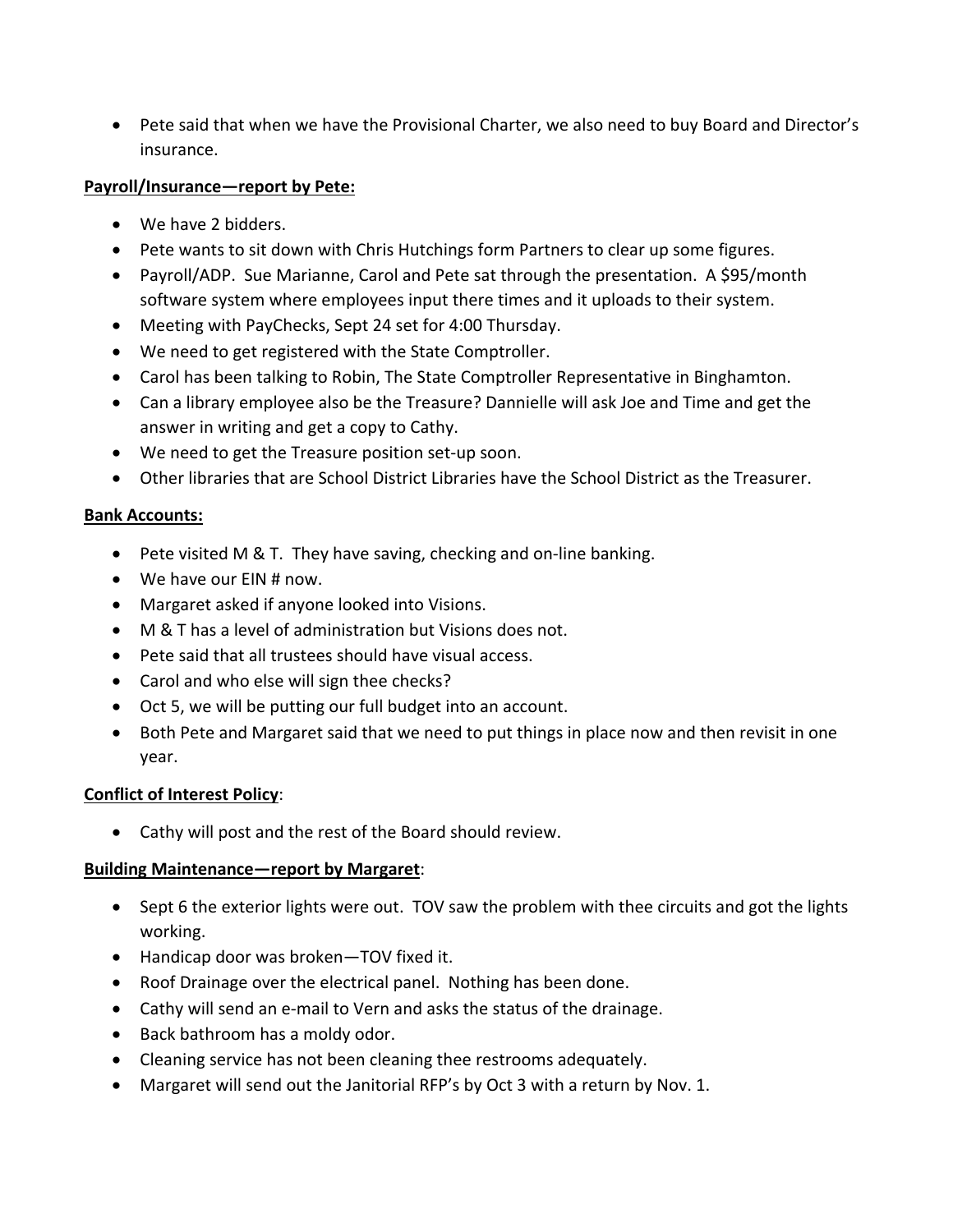- The budget line now is 1K a month.
- Cathy said that we can sign contracts when we are approved on Oct. 15.
- A new location for the library is not feasible now but we have a realtor keeping an eye out for possible properties.

## **Adjournment**

Meeting was adjourned at 8:50 p.m.

## **Next Meeting**

October 25, 2016 7:00 p.m.

Respectfully submitted,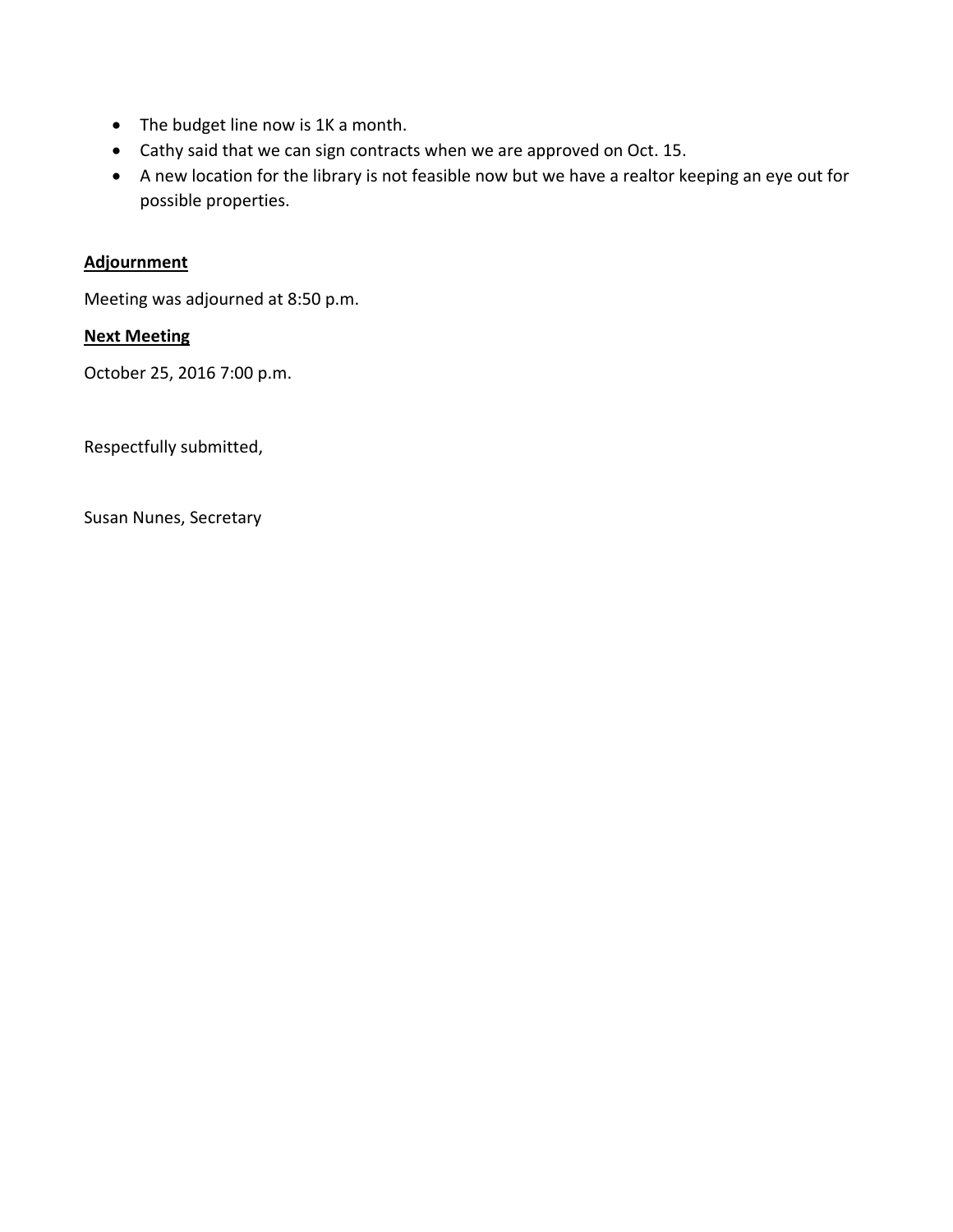# **School District Library**

# **October 25, 2016**

### **Attendance:**

Vestal Town Library Board Members: Gordon Allen, Susan Hoyt, Gerald Prudhomme, Cathy Schaewe, Robin Oggins. Library Director: Carol Boyce. School District Library Board: Sue Nunes, Margaret Hadsell, Pete Ziolkowski, Dannielle Swart, Marianne Taylor.

## **Call to Order:**

The meeting was called to order by Dannielle at 7:30 pm.

# **Approval of Minutes:**

Minutes for the August September 20, 2016 meeting were approved as amended. Motion to approve made by Margaret, seconded by Pete.

# **Charter:**

- $\triangleright$  Ellen Bach said this afternoon that we received a letter to approve our Provisional Charter. The official letter will be coming soon. In order to accommodate the dissolution of the Previous Library Board, we are moving our meeting.
- $\triangleright$  Paper work for the dissolution will go to the Board of Regents for their Feb meeting.
- $\triangleright$  Library assets will be transferred at our November Baord meeting.
- $\triangleright$  Pete: retirement bill must be paid in advance and must be paid in Dec. Carol got the name of a person to talk to about the Retirement System.

# **Benefits:**

- $\triangleright$  Cathy: Health care comparison was sent to Pete. Pete will talk with Doug. This is the next immediate project that we need to attend to. The spread sheet from Doug is on our shared drive under Health care.
- $\triangleright$  Per the Union agreement, the employee must pay 20% of the insurance premium. We will look into this.
- $\triangleright$  Cathy suggested contact the CSE rep, and tell them that the prices are looking very steep and ask if they have a problem with us talking with Matt directly. Dannielle volunteered to talk to the CSE rep. Carol will send the name of the new CSE rep to Dannielle.
- $\triangleright$  ACTION: Pete will contact Doug. If we go to the market place, they would not include insurance for vision care.
- $\triangleright$  Marianne asked if the premiums were comparable. Pete has some information. It is in the \$700 range but that was for 2 employees. This is comparable to what the town sent us.
- $\triangleright$  Health care needs to be in place by Jan 1. We need to know what we are doing next month to get it set-up on time.

# **Funding:**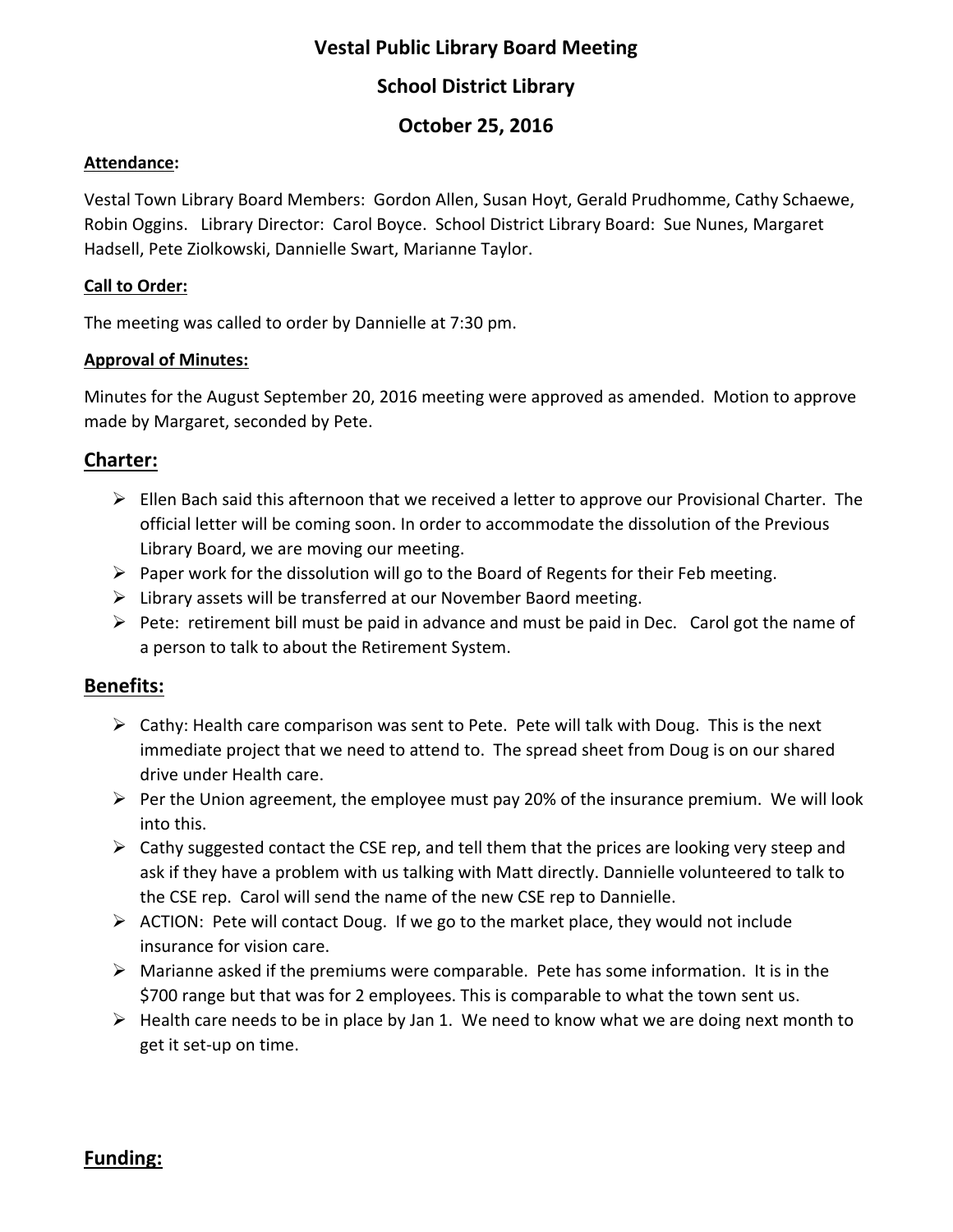$\triangleright$  Carol: The County sent her a letter and she must attend a meeting. It appears that the County has some money for the library in their funding. She will be attending the meeting next Tuesday. Dannielle will accompany her. Carol will get the time of the meeting to Dannielle and Gordon. 69k was given to the library last year.

# **Technology Update (Marianne)**:

- $\triangleright$  Handed out a spread sheet for the costs. We do not know what the Window 7 upgrade will cost. Cathy noticed that the tax was included and we do not have to pay tax.
- $\triangleright$  Maintenance is for the Deep Freeze software for the public computers. Purchasing 3-years instead of 1-year for cost and upgrade benefits.
- Dannielle asked if there is a NY state vendor price. How to do it? Sherry Gorman does all the purchasing. Marianne will contact 4-County to ask for help.
- $\triangleright$  4 County wants to take one of the public computers back to 4-County to see if they can reimage it. We are waiting for permission from the TOV to do this. Then this will be de-coupled from the TOV.
- $\triangleright$  Marianne wants to get the computer purchases and transition taken care of ASAP.
- **MOTION:** Proceed with the purchase of the IT as outlined on the given list not to exceed 9,000. Motion made by Pete and seconded by Marianne.
- $\triangleright$  Margaret asked what are we going to do with the website? She knows of a person who designs websites. It needs to be in Word Press. Margaret will inquire, otherwise Marianne will do it.

# **Lease:**

- $\triangleright$  Ellen Bach sent a reply to the list of items we said what we wanted to repair. The town repaired only 5 items. The big items were put on the "will be done" because there is nothing in their budget.
- $\triangleright$  Blistering/peeling paint. TOV said that is because we hang things on the wall.
- $\triangleright$  Bob Jones, our maintenance person and former Home Inspector, will be taking pictures for proof of what things look like when we sign the lease.
- $\triangleright$  TOV wants the library to take over and have maintenance agreements to keep up all of the systems running (plumbing, heating, AC).
- $\triangleright$  Ellen says, keep in mind the 30k/year lease is below market rate for 22k square feet. The town understands the need for the 10 year lease but we are not sure TOV will accept.
- $\triangleright$  TOV is attempting to purchase the land next door (between the museum and route 26). Does the TOV want to use this building for the Town Hall? It might be 5 years before the town moves on this.
- $\triangleright$  Cathy felt we need to get the best deal we can and start looking. Suggestions? The top floor of the District offices? Schools? Any schools closing? Sue said there is no current discussion about any school closing.
- $\triangleright$  What Cathy took away from her discussion with Ellen, is that Ellen will push the issues about the things that the TOV already said they would do.

# **Maintenance (Margaret):**

 $\triangleright$  RFPs were sent to five companies. Of those five, Night Shift is the only one who has set up a walk through (companies were supposed to contact Carol before Oct 28 to set this up).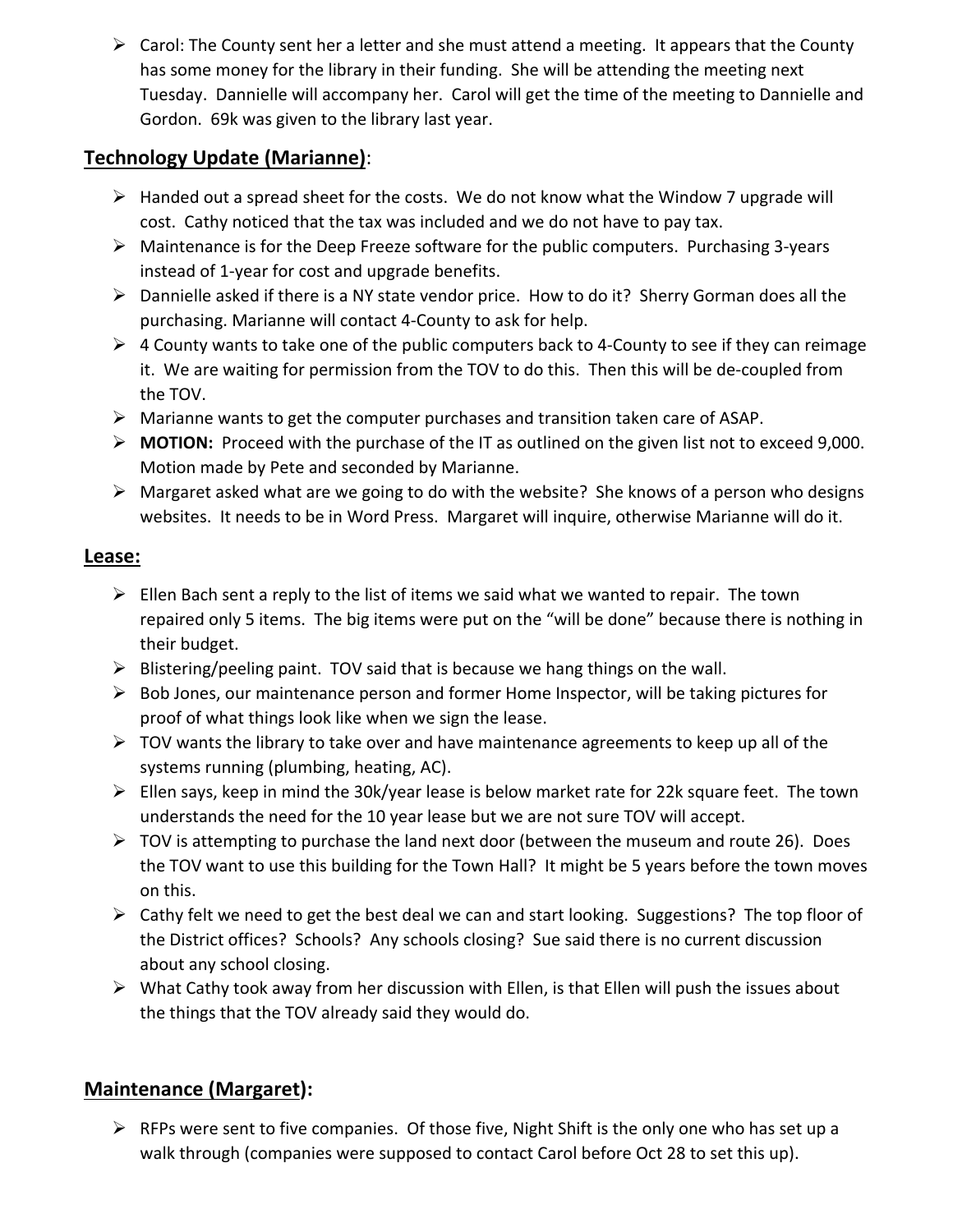$\triangleright$  Carol said we have had them before and they were very good for 1 month. Carol left a message with Night Shift to set-up the meeting.

# **Library Face Lift (Margaret):**

- $\triangleright$  There have been no cosmetic changes to this building since we became a School District Library. We cannot ask for more money unless we make some kind of inside changes.
- $\triangleright$  Get the things we are looking for, and the prices, and Ramona (Grant writer) will go out and look for money to pay for these items.
- $\triangleright$  Ideas were: padded chairs, 5 gallons of paint with primer, new carpet in the main part of the building. Ramona said not owning the building should not hamper us.
- $\triangleright$  Entryway is cluttered. We need to brighten it. Carol said that Lindsey, Youth Librarian, is looking into this.
- $\triangleright$  Other ideas: Get someone to do a mural, clean up all the small notes and tape marks, too much "stuff" is plastered all over the windows, maybe get a bright poster that displays just one or two important activities or announcements.
- Marianne's idea: Start with a TV that cycles through all announcements. Marianne will look into this. It could be some sort of Power Point system should be easy to load.
- $\triangleright$  Margaret will ask her husband to design a new circulation desk and get a quote.

# **Donations:**

 $\triangleright$  Books will be sent to North Carolina. Carol and Margaret will talk to the moving companies and ask if they will put it on a load that is already going down there. If they want to charge, then maybe we can get other libraries involved and share the cost. Carol has been trying to contact the NC library association. Dannielle said that the Rotary is sending books to schools in Africa.

# **Finance (Pete):**

- $\triangleright$  Pool insurance of Albany NY put in a bid. It was \$800 more than the Partners bid.
- $\triangleright$  The bid from Partners came in at the lowest price with comparable coverage.
- MOTION: Pete motioned to accept Partner's insurance. Marianne seconded. There was not further discussion and the vote was unanimous in favor.
- $\triangleright$  Workman's comp and disability was packaged with Partners. Right now, we keep these with Partners for easy of billing.
- $\triangleright$  Pete suggested we re-bid next year after we have had more experience.
- $\triangleright$  Pete will notify the companies and plan out the next step in the business deal after we set up the bank accounts. Jan 1 start up for our insurance.
- $\triangleright$  Payroll: We had 2 bids. The companies gave somewhat comparable services and Paychex was almost half the cost. We will take their basic package. We can add things on later if needed.
- $\triangleright$  MOTION: Pete motioned for Paychex to take over our payroll. Margaret seconded.
- $\triangleright$  Discussion: Are the people attending any library programs called students? NO; An unanswered question is will the computers be covered if for some reason they all "fry".
- $\triangleright$  VOTE: The vote was unanimously in favor.
- $\triangleright$  Banking: As soon as we get our charter letter, we need to discuss opening up the bank account and move the funds when available. The bank needs a letter to say we are incorporated.
- $\triangleright$  Cathy will talk to Ellen to send us the confirmation letter as soon as possible.
- $\triangleright$  M&T is our bank of choice. We get checking and savings with minimal interest rate.
- $\triangleright$  QuickBooks was ordered today (we need 2 copies).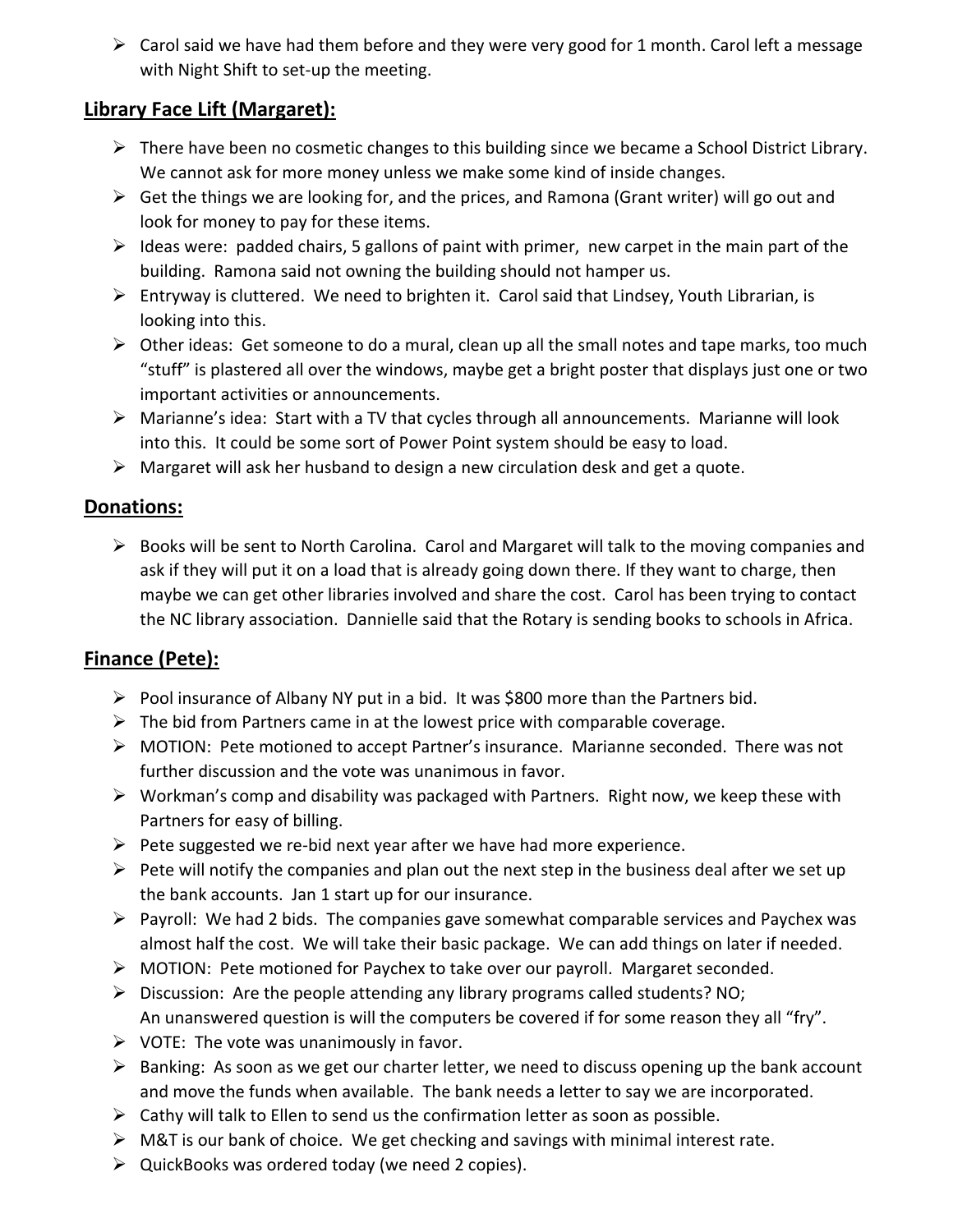- $\triangleright$  We still need to sit down and spell out our procedures for ordering, payment
- $\triangleright$  "Contracts and professionals services" line on the budget. Both the payment for the janitorial services and the lawyer come out of this line.
- $\geq$  26k left in fund balance
- $\triangleright$  Treasurer: Frank Sisisky is our rep for the state comptroller. Carol will go back and look at his emails. He is currently figuring out what our tax cap will be.
- DISCUSSION: Should we just pay 4K—1K per quarter for a yearly contract (no insurance). Dannielle will take to BOCES about getting a treasurer. We will start looking to fill this position.

# **Library Calendar**:

- $\triangleright$  Holidays: the library will be open on "eves" from 9-12
- $\triangleright$  The library will be closed on Jan. 2, 2017
- $\triangleright$  It was decided that the Director of the Library can make the decision to whether or not the roads are safe or unsafe for the staff both in closing the library for the day and in closing early.
- $\triangleright$  This information needs to go on the web site immediately. Marianne can do it from home early in the morning.
- $\triangleright$  A staff phone tree will alert the staff.
- $\triangleright$  Carol: changing the information on the library phone has never worked on the past.
- $\triangleright$  Carol get the closing on the crawl on WBNG TV and other news media.

# **Adjournment**

Meeting was adjourned at 9:00 p.m. Pete motioned and Marianne seconded.

# **Next Meeting**

November 22, 7:00 p.m.

Respectfully submitted,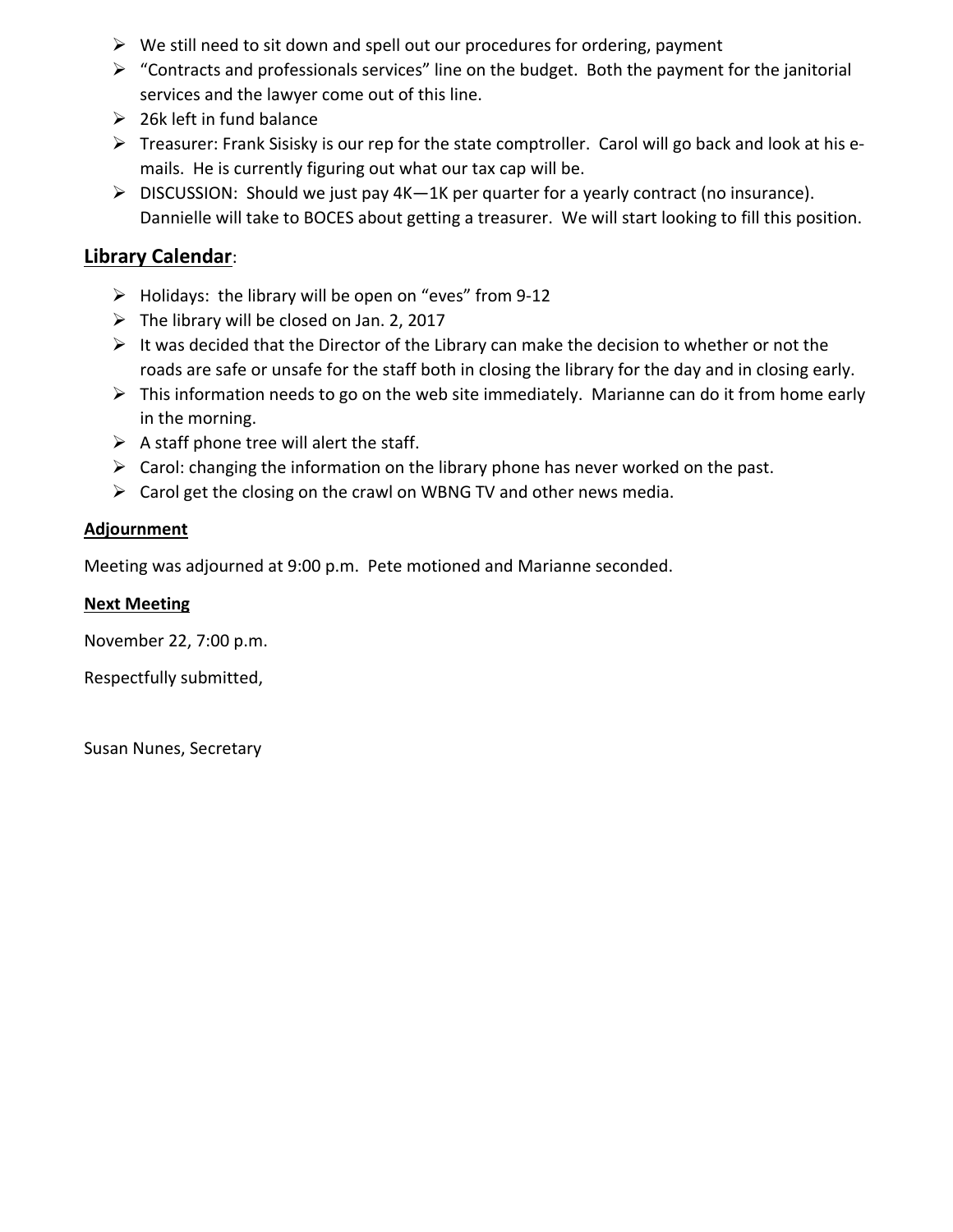### **School District Library**

#### **November 22, 2016**

#### **Attendance:**

Vestal Town Library Board Members: Gordon Allen, Susan Hoyt, Gerald Prudhomme, Cathy Schaewe. Library Director: Carol Boyce. Director Four County Library System: Steve Bachman. School District Library Board: Sue Nunes, Margaret Hadsell, Pete Ziolkowski, Dannielle Swart, Marianne Taylor. Guest: Suzanne Johnson.

#### **Call to Order:**

The meeting was called to order by Dannielle at 7:30 pm.

### **Approval of Minutes:**

Minutes for the October 25, 2016 meeting were reviewed and approved as amended. Motion to approve made by Pete, seconded by Margaret.

**Resolution**: This resolution authorizes the acceptance of transfer of library assets.

Resolved, that the Board of Trustees authorizes and directs President Dannielle Swart, Trustee Peter Ziolkowski and Library Director Boyce, in consultation with counsel and auditors, to complete all banking transactions necessary or desirable to accept the transfer of financial assets from the Vestal Public Library, a municipal Public Library, to the Vestal Public Library, a School District Public Library.

Motion made by Marianne and seconded by Margaret. Trustees voted unanimously in favor.

**Charter:** Provisional Charter was granted on Oct. 18, 2016 to the School District Vestal Library from the Board of Regents.

**Code of Ethics Policy:** Cathy will change one paragraph and post it on the Shared Drive.

**Fee Policy:** In the past, Trustees have been given freedom of fines and fees. The policy of the School District Library board is that trustees waive any fine and fee forgiveness and will pay the normal fees. Motion by Pete and seconded by Margaret.

**Governing Council Report:** (given by Carol, Marianne attended via phone)

- $\triangleright$  Meeting places were discussed. Our Library had no available rooms.
- $\triangleright$  The calendar that does check-outs is manually set by Carol
- $\triangleright$  "Buy it now" through Amazon. 4-Couty gets a rebate. These funds are used to offset the automation cost.
- $\triangleright$  "Director Station" is where Carol gets all of her statistics.
- $\triangleright$  "BluCloud Analytic"-Carol thought it was not as user friendly.
- $\triangleright$  We are now participating in E-rate. This federal program discounts telecommunications to schools and libraries. Hardware is now available. The new board should sign a new automation contract with 4-County.
- $\triangleright$  "NoveList" A link in the FCLS research Center area of their website to get e-books from 4-County.

\*No steps to go through to download, clear "wait list" and availability, new "subject" list, feedback goes directly to Overdrive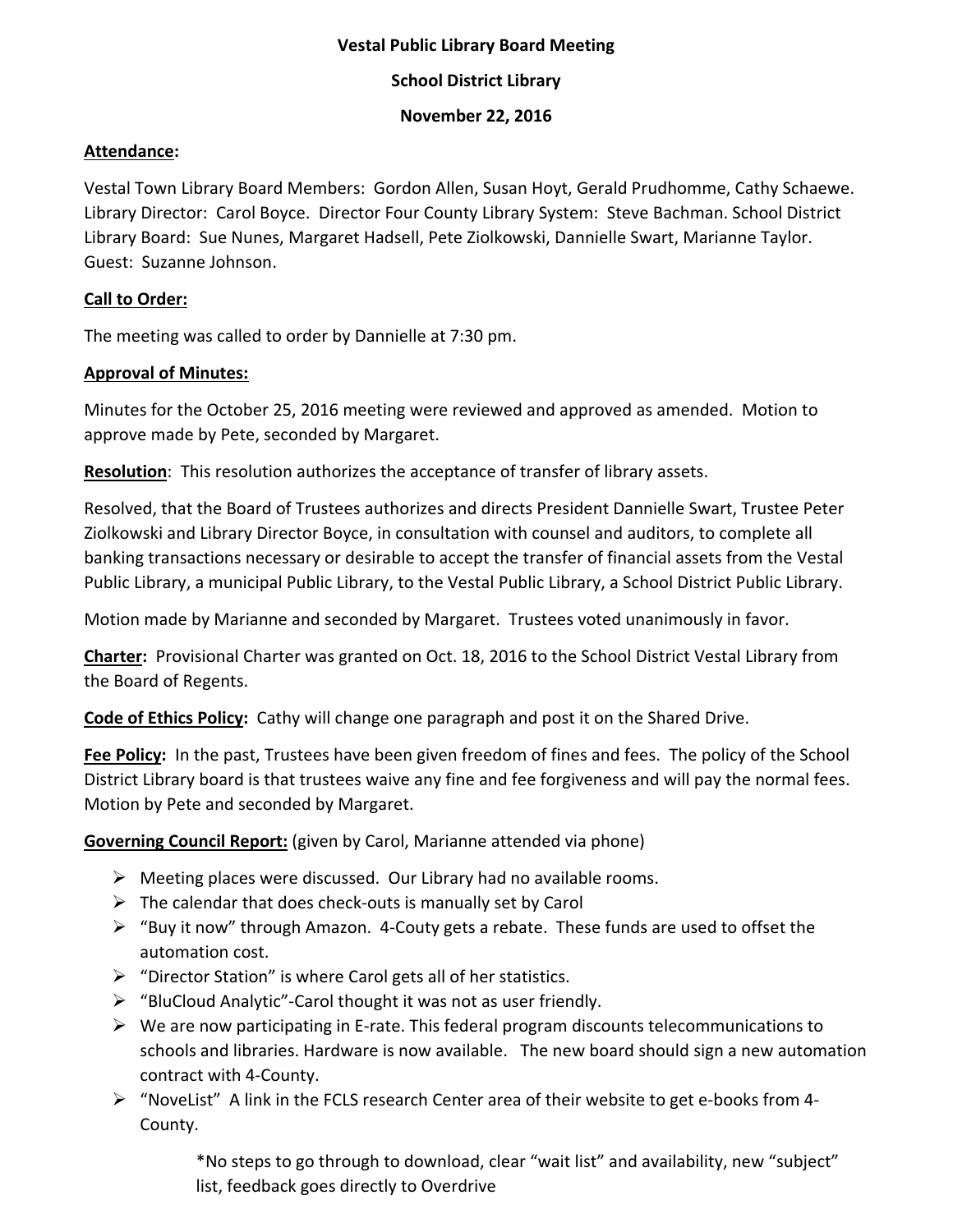$\triangleright$  Carol said there was a suggestion to have on-line registration for "on-line" use only. This would make it easy for patrons and increase e-book usage. If the patron lived outside our area, then we would be losing fees. This is in the initial discussion phase.

**Funding**: Broome County is still modifying their budget but our library was slated for 25K.

### **Automation Contract:**

- $\triangleright$  Fees handed out
- $\triangleright$  Instead of uncertainty of cost, a blanket 3% was applied. Steve explained that fees are calculated in the spring with data from 2015. 4-County is looking into a 3-year contract with graduating increase each year and adjusted recalculation after the 3-year period. We would not see the benefit of purging books out of our system until the  $3^{rd}$  year. In 3 years, there will be 3 more libraries on-line that will help with the automation fees.
- $\triangleright$  Pete said that our budget line (45K) must include this cost as well as other costs.

# **Technology Update (Marianne)**:

- $\triangleright$  Dan Williams from Magnificent PC is working on the transition.
- $\triangleright$  Quick Books is loaded.
- $\triangleright$  Internet connection is scheduled to be put in next week and will run parallel for 2 weeks.
- $\triangleright$  No cost for the operating system because the computers already have it.
- $\triangleright$  Marianne updates website as much as possible
- $\triangleright$  Facebook page is used a lot. Matt Requa and Marianne Taylor have administrator privilidges.
- $\triangleright$  A question was asked on Facebook if we would consider a reduced "Home School Family" cost. Families can apply to Friends for a reduced grant.
- Friends need to apply to become a  $501(c)3$  entity.
- $\triangleright$  4-County charges a set nonresident fee of \$50 per household fee.

## **Board of Trustee Membership:**

- $\triangleright$  Margaret brought up adding 2 more members to the Board. The law says the Board can have from 5-15 members.
- $\triangleright$  Cathy's suggestion was to wait until 2018 when we have to apply for an Absolute Charter
- $\triangleright$  We can have interested parties on any committee that is chaired by a Trustee.
- $\triangleright$  Cathy volunteered to be a member on the standing committee.

## **Employee Information**:

- $\triangleright$  All employees should fill out new paperwork before the end of the year. All employees must sign off on the change from one entity to the other.
- $\triangleright$  We will ask PayChex if they have the forms and to devise a new sheet to keep HR records.
- $\triangleright$  Employees need new retirement system forms.

## **Insurance**:

- $\triangleright$  We need a Youth Protection and Anti-harassment Policy in place for insurance. Pete and Cathy are on it.
- $\triangleright$  There is a \$3,000 buyout if a full-time employee does not take the insurance.
- $\triangleright$  The Board discussed keeping the employee co-pay at 20% and give back the monetary difference in the 2 plans to the employee getting the insurance. This needs to be further negotiated with the Union.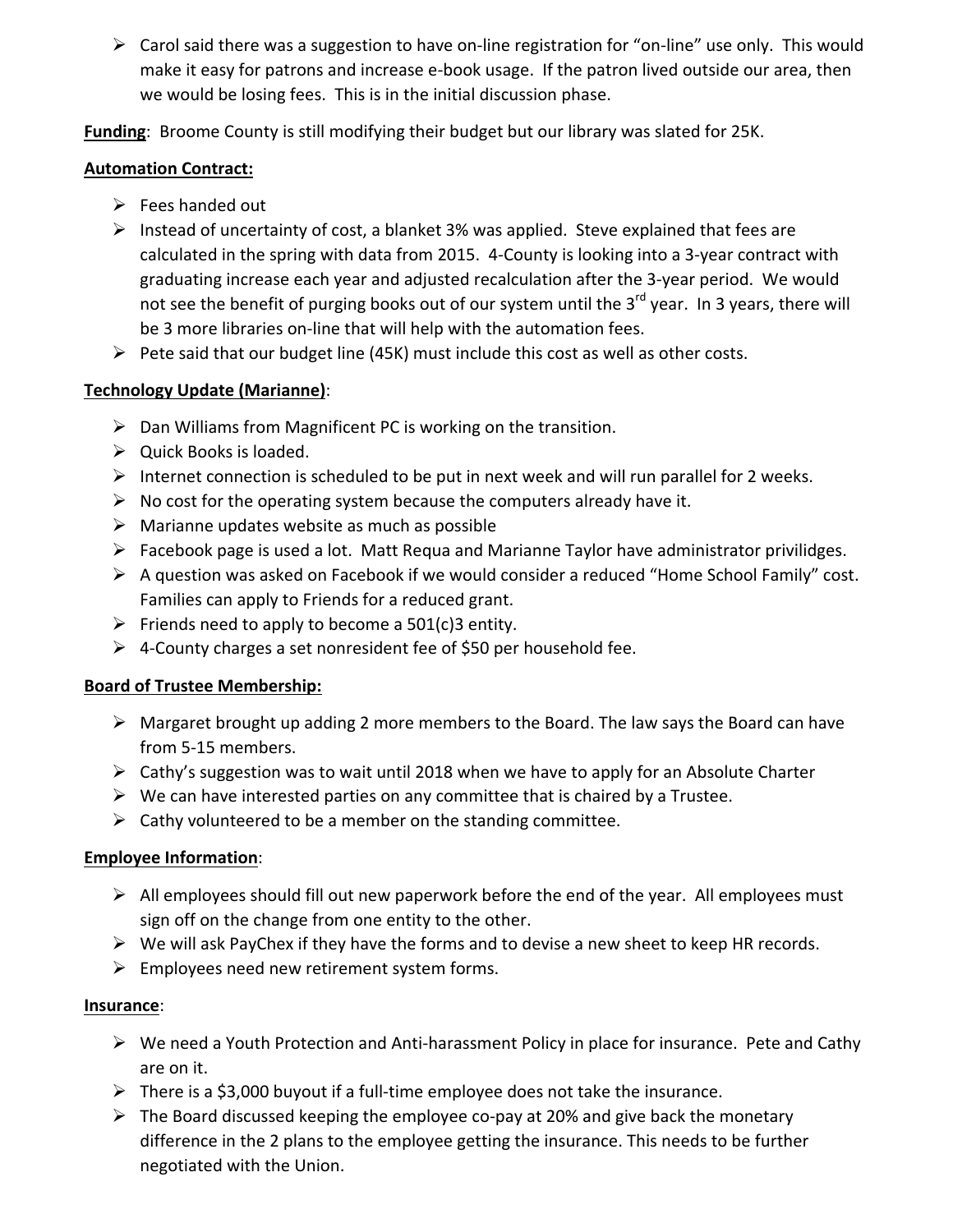### **Treasurer:**

- $\triangleright$  Dannielle asked BOCES and we were turned down
- $\triangleright$  Treasurer will report directly to the Board (monthly) and will be a public office. The duties will probably require approximately 5 hours a week.
- Dannielle introduced our guest Suzanne Johnson, MLS
- $\triangleright$  The Board asked Suzanne to submit a resume to be reviewed by the Board
- $\triangleright$  We will discuss compensation at an executive session.

## **Maintenance (Margaret):**

- $\triangleright$  Janitorial: The town worked on the outside flagstone, repaired the North elevation and worked on the water heater.
- $\triangleright$  Some repairs are scheduled for the capital project.
- $\triangleright$  Ramona will look for a grant to replace the carpet in the main portion of the library.
- $\triangleright$  After reviewing and discussing the janitorial bids from G2 and Night Shift, Marianne motioned to hire Night Shift on a yearly contract. Pete seconded. All were in favor. We have a check list of their responsibilities that should keep them on track. The contract begins Jan 1, 2017 through Dec. 31, 2017.

## **Finance (Pete):**

- $\triangleright$  Pete started a spread sheet that itemizes all expenses. Marianne will begin putting in her numbers so we can see our costs. So far, all IT expenses have been from this year's budget.
- $\triangleright$  We need an accountant line item put in.
- $\triangleright$  Discussion of becoming a government entity of a non-profit 501(c)3. Steve said that we were more accurately defined as a government entity.
- $\triangleright$  HR services and insurance have been signed.
- $\triangleright$  Pete motioned that we pay \$3 per employee per year for 15K of term insurance to employees and 25K to full time employees. Margaret seconded.
- $\triangleright$  Money was budgeted for a 3% pay increase but the FICA was not increased. This leaves us with 1,000 of exposure.
- $\triangleright$  Pete asked Carol for some numbers. What's the minimal staff needed to run the library? What's the optimal number of staff needed?
- $\triangleright$  Margaret will put a list of salaries on the Shared Drive.
- $\triangleright$  Matt is in charge when Carol is not present at the library. Pete asked if we need another line of Management who is not in the Union.
- $\triangleright$  We need to ask our lawyer how to ask for an increase in our budget during voting.

**Strategic Plan**: We need to discuss our Strategic Plan soon.

**Adjournment:** Meeting was adjourned at 9:30 p.m. Sue motioned and Margaret seconded.

**Next Meeting:** December 20, 7:00 p.m.

Respectfully submitted,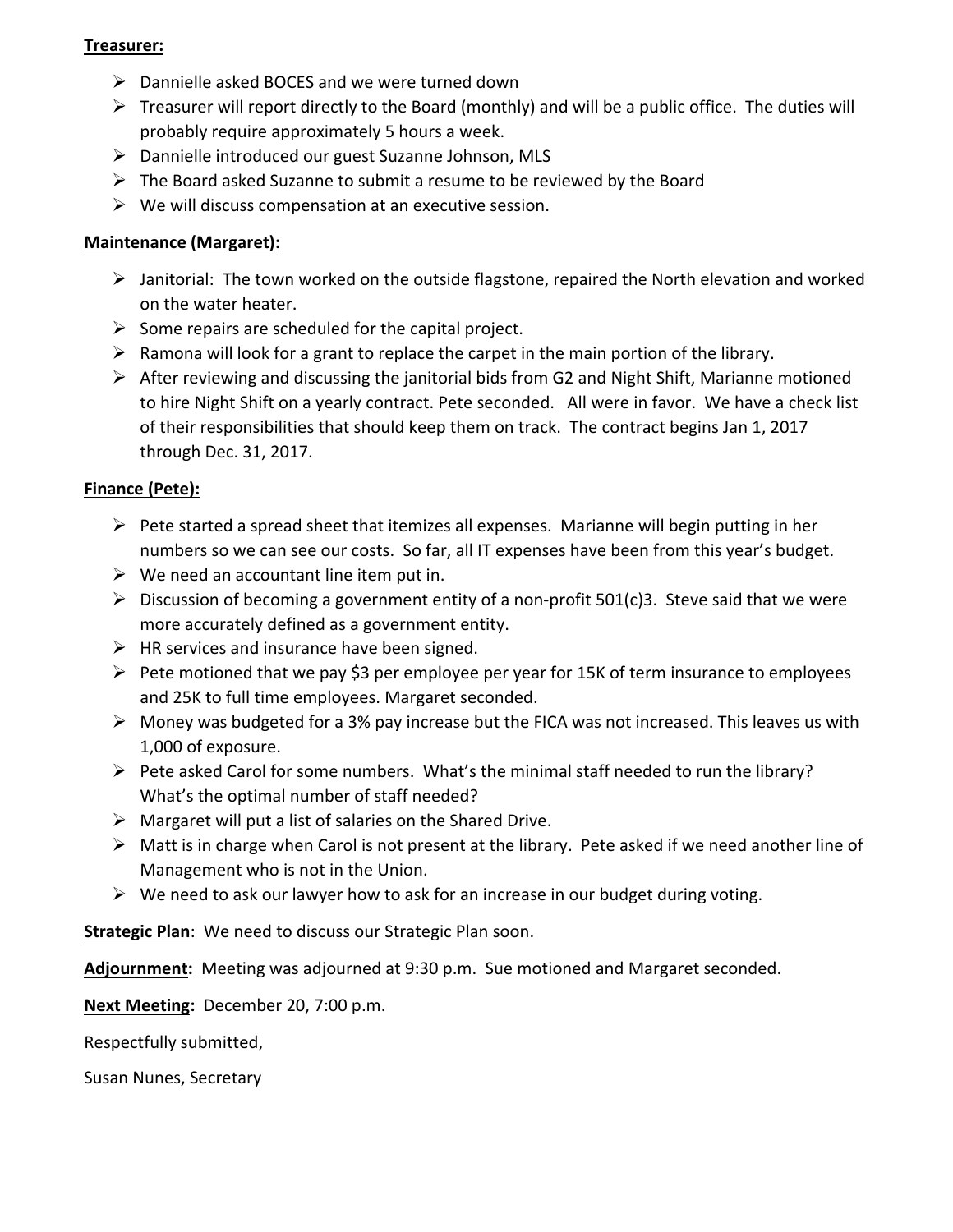### **School District Library**

### **December 23, 2016**

#### **Attendance:**

Vestal Town Library Board Member: Cathy Schaewe. Library Director: Carol Boyce. Director Four County Library System: Steve Bachman. School District Library Board: Sue Nunes, Margaret Hadsell, Pete Ziolkowski, Dannielle Swart.

#### **Call to Order:**

The meeting was called to order by Dannielle at 7:00 pm.

#### **Approval of Minutes:**

Minutes for the November 22, 2016 meeting were reviewed and approved as amended. Motion to approve made by Margaret, seconded by Pete.

**Executive Session**: The Board voted unanimously to go into executive session after a motion by Pete and seconded my Sue.

At 7:40, the Board voted unanimously to adjourn Executive Session after a motion made by Pete and seconded by Margaret.

**Warrants:** After discussion, Warrants 2016-50L were approved by unanimous vote on a motion by Pete and seconded by Margaret.

**Charter**: Dannielle reported that we received a soft copy of the Charter. Cathy will check with Ellen Bach, Esq. of Whiteman Osterman & Hanna LLP to see if she received the hard copy.

**Conflict of Interest Policy:** Cathy updated the policy on the shared drive. After discussion, the Conflict of Interest Policy as posted on the shared drive was unanimously adopted after a motion by Pete and seconded by Margaret.

#### **General Information:**

- Pete is on the STEM advisory board at Lockheed Martin and will discuss programs with Lindsey.
- **E** Lindsey's Pinterest party was on the news
- **Margaret will research grants for 3-D printers**
- Steve will talk with the state for information on how to report for 2016 with 2 library entities and the change in the School District Library's fiscal year.
- The "New Book" selection is currently displayed for about one year
- Margaret has Ramona looking for grants. An estimate for a rug for the main library area, lecture room some small rooms and a few offices was \$60,000.

#### **Cleaning Service Contract:**

- **Margaret contacted The Night Shift. They were given a list of cleaning requirements. The Night 4** Shift will arrange with Carol the days to clean. Margaret will check if we will be billed at the end of each month.
- A letter was sent to the other bidders to inform them they were not chosen for the bid

## **Grounds Maintenance by the Town of Vestal (TOV):**

■ Lights at the west end of the building are still out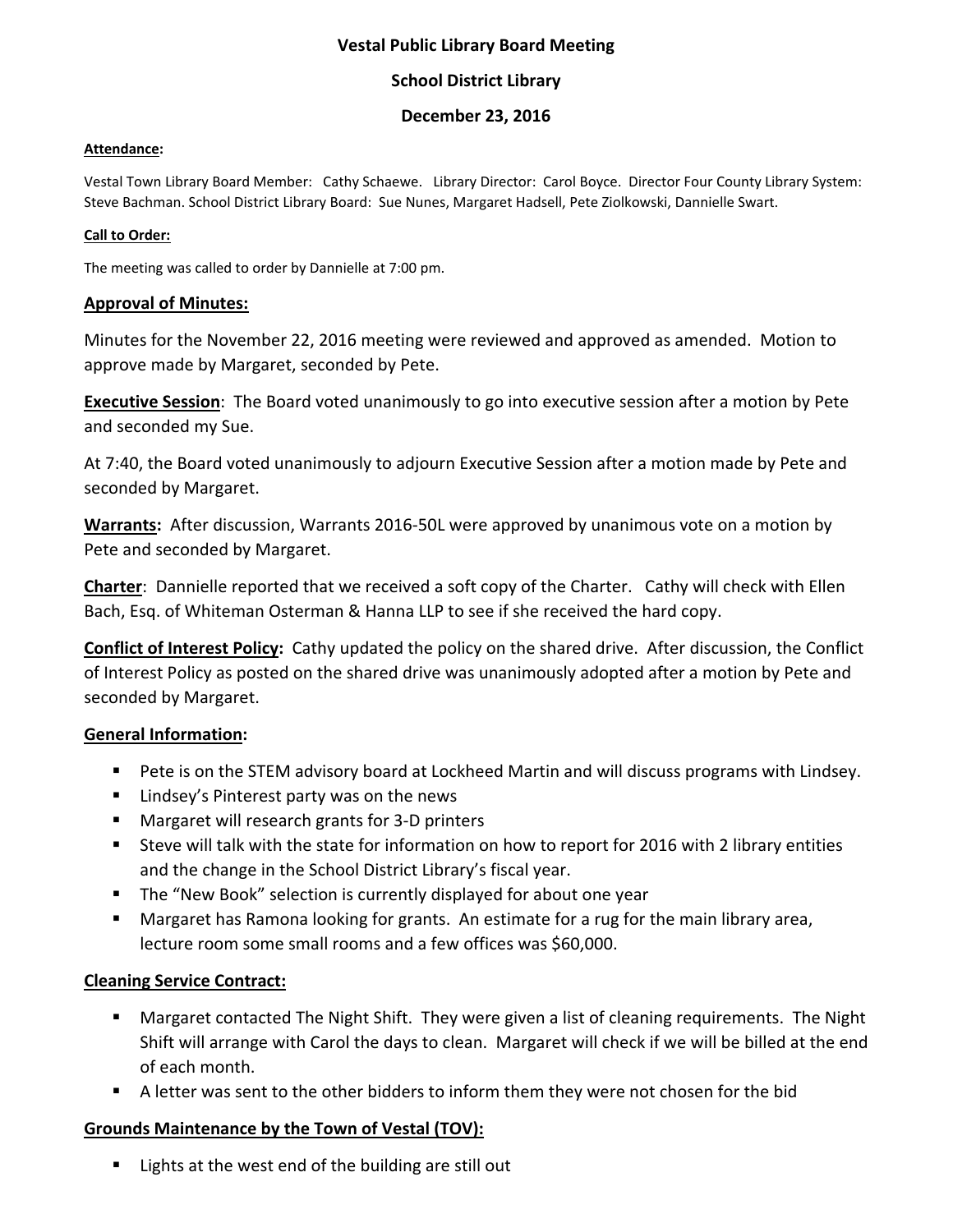- Carol asked to repaint the lines in the parking lot
- A new flag was hung
- We discussed that any problems with student parking could be brought to the attention of the TOV and/or Vestal High School

# **Technology:**

- **Margaret read Marianne's report that is posted on the shared drive.**
- Can the screen in the lobby be moved?
- Website: We haven't found someone to set it up. Would an employee maintain the website or would we need to pay someone?
- Sue will e-mail Marianne a contact to check if college students set-up websites as a requirement for their classes.

# **Finance (Pete)**:

- **There are mandated line item numbers for budgets. Cathy will send a link to Pete**
- Bank accounts were set-up. We can further discuss who get visibility and who gets other types of access. Two debit cards are associated with this account. We get free unlimited checking/savings.
- All payments or any involvement with 4-County will be signed by Pete or Marianne.
- We need to have a discussion with Bethany & the treasurer at a later date.
- **Diamage 1** Other items to discuss: Whose name will appear on the debit cards? How do we keep record and control of the accounts?
- The earliest we will get the tax money from the School District is Dec.  $1<sup>st</sup>$  of each year.
- After discussion and debate, the option to pay the money to the state for NY State unemployment after someone is laid off by unanimous vote, on a motion from Margaret and seconded by Sue. Pete will inform Pay Chex.
- After discussion and debate, the Board resolves to create the position of treasurer in compliance with NY State Education Law; said person would be a public officer and duly bonded by unanimous vote on a motion made by Pete and seconded by Margaret.
- **Job Description for Treasure is on the shared drive.**
- After discussion and debate, the Board recommended Suzanne Johnson (previously interviewed by the Board) for the position of Treasurer for \$1,000 per quarter for a 10 month term, by majority vote on motion by Pete and seconded by Margaret. Dannielle abstained from the vote. Pete will call the insurance company about the bonding. Treasure position will begin Jan. 1, 2017.
- After discussion and debate, the Board will give all part-time employees 15k of term life insurance and the 3 salaried employees 30K of term life insurance at cost of \$1,208 to the library by unanimous vote, as motioned by Sue and seconded by Pete.
- Rent will be paid monthly until a lease is signed.
- Personnel Transfer: All employees have signed. We need to comply with Civil Service requirements. A copy will be given to Nancy Olsmtead and a copy will be kept for our Personnel files.
- We need details about the pension deductions. We have a caseworker from the comptroller, John DeBenitis. Carol has been in contact with him.
- Pete will get a list of all deductions from Laura McCain, TOV Comptroller

**Insurance**: